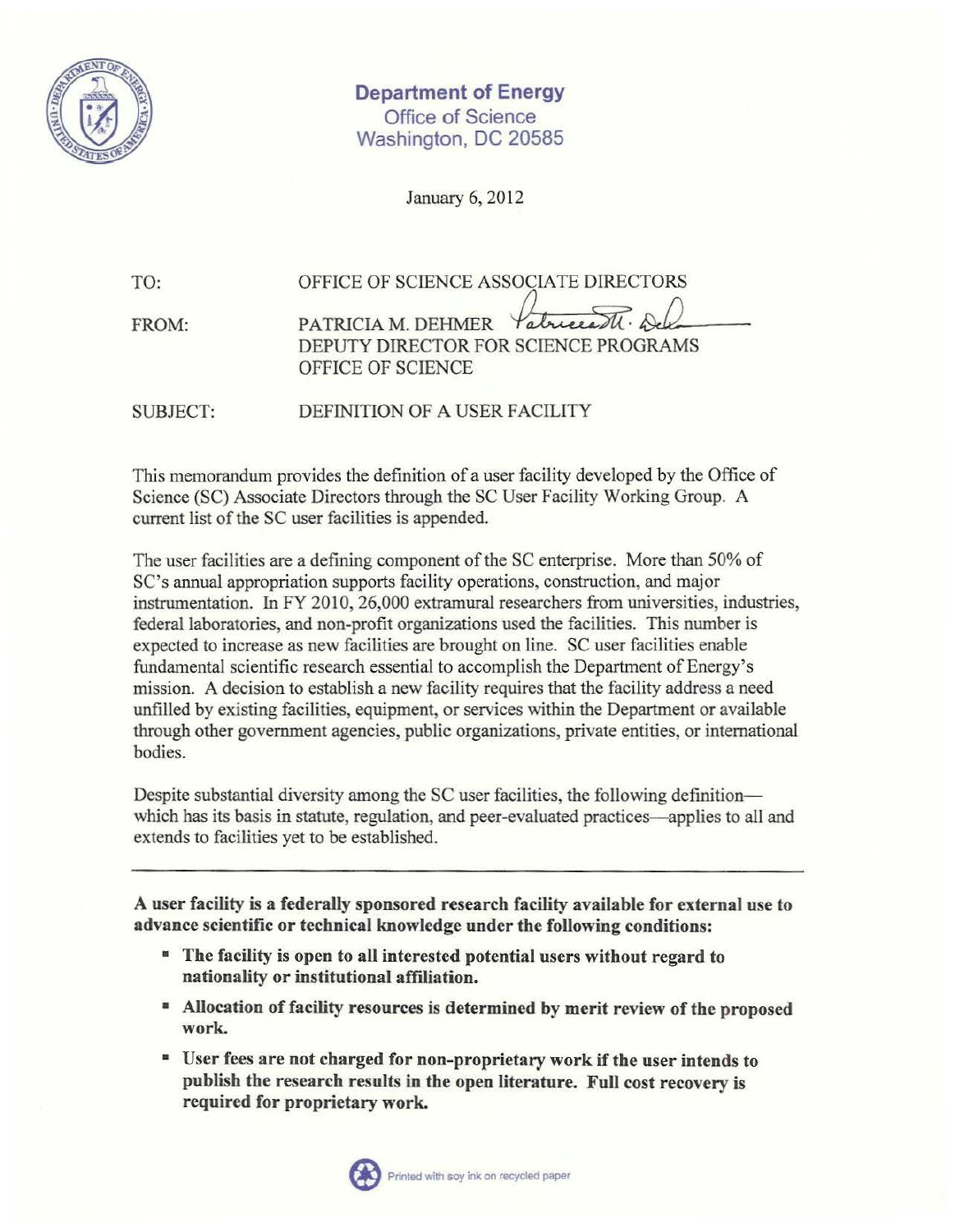- The facility provides resources sufficient for users to conduct work safely and efficiently.
- The facility supports a formal user organization to represent the users and facilitate sharing of information, forming collaborations, and organizing research efforts among users.
- The facility capability does not compete with an available private sector capability.

ATTACHMENT:

The Office of Science User Facilities List, FY 2012